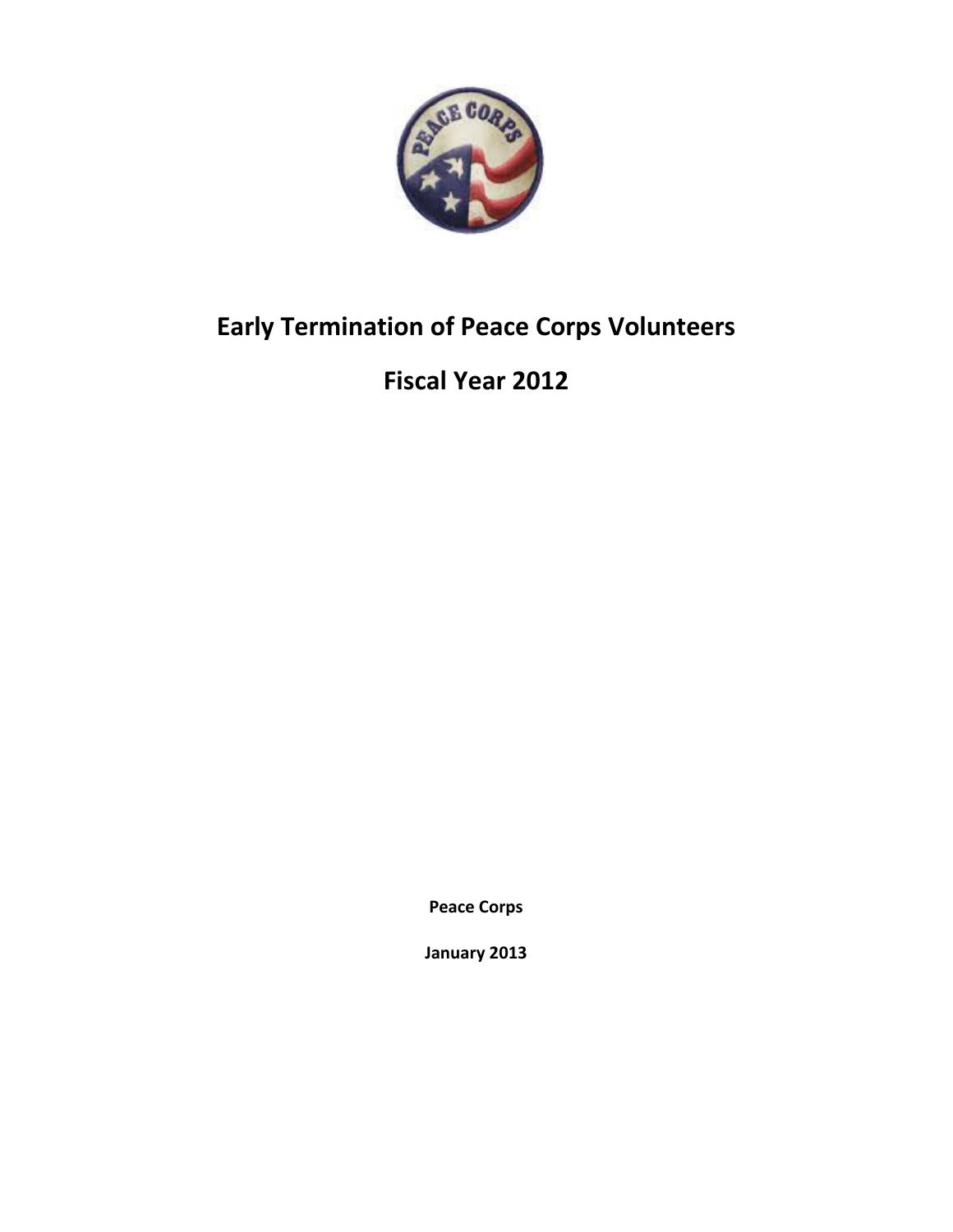## **Early Termination of Peace Corps Volunteers: Introduction and Overview**

The Peace Corps has long recognized the significance of early terminations (ETs). When the service of a Peace Corps Volunteer ("Volunteer") is terminated early, it represents the loss of a talented American engaged in cultural exchange and grassroots development within his or her assigned community and country of service. It also can have an impact on the relationship the Peace Corps has with the host country, since the unexpected departure of a Volunteer can have a negative effect on the Volunteer's project and, by proxy, on the goals and objectives established between Peace Corps and the host country. Moreover, it represents a lost investment for the Peace Corps, which devoted its limited resources to recruit and train the individual.

Peace Corps Manual Section 284 establishes the policies and procedures governing the circumstances under which a Volunteer's service may end prior to the projected completion of service date. For the purposes of this report, the term "Volunteer" includes anyone who has entered on duty, i.e., both Trainees and Volunteers. Pursuant to Manual Section 284, an ET occurs when a Volunteer "cannot or should not remain in service until his or her projected completion of service (COS) date." There are four types of early termination, each discussed separately in this Manual Section:

Resignation: A resignation is a decision made by a Volunteer that he/she no longer wishes to continue in Peace Corps service. $<sup>1</sup>$  $<sup>1</sup>$  $<sup>1</sup>$ </sup>

Medical Separation: If a Volunteer has or develops a medical condition that Peace Corps cannot medically accommodate or resolve within forty-five (45) days, the Volunteer will be medically separated. This decision is made by the Office of Medical Services (OMS) in consultation, as needed, with appropriate medical consultants. $<sup>2</sup>$  $<sup>2</sup>$  $<sup>2</sup>$ </sup>

Administrative Separation<sup>[3](#page-1-2)</sup>: Pursuant to the Peace Corps Act, 22 U.S.C. 2504(i), the service of a Volunteer may be terminated at any time at the pleasure of the President. The authority of the President to terminate service has been delegated to the Director of the Peace Corps.<sup>[4](#page-1-3)</sup>

Interrupted Service: A Volunteer may be separated with interrupted service status if the Country Director determines that circumstances beyond the control of the Volunteer make it necessary for the Volunteer to leave his or her present assignment.<sup>[5](#page-1-4)</sup>

The Peace Corps' 2010 Comprehensive Agency Assessment noted that "[t]he Peace Corps is attentive to ET and resignation rates, has a method for tracking them, and works to lower them." Familiarity with early termination and resignation data helps inform agency decisions.

<span id="page-1-0"></span> $1$  From Peace Corps Manual Section 284, 2.0.

<span id="page-1-1"></span><sup>2</sup> From Peace Corps Manual Section 284, 3.0.

<span id="page-1-2"></span> $3$  Volunteers informed by their Country Director that they will be administratively separated from the Peace Corps are given a 24-hour window to voluntarily resign from their service. If they choose this alternative, they are entered into the database as a resignation.<br><sup>4</sup> From Peace Corps Manual Section 284, 4.0.

<span id="page-1-3"></span>

<span id="page-1-4"></span><sup>&</sup>lt;sup>5</sup> From Peace Corps Manual Section 284, 5.0.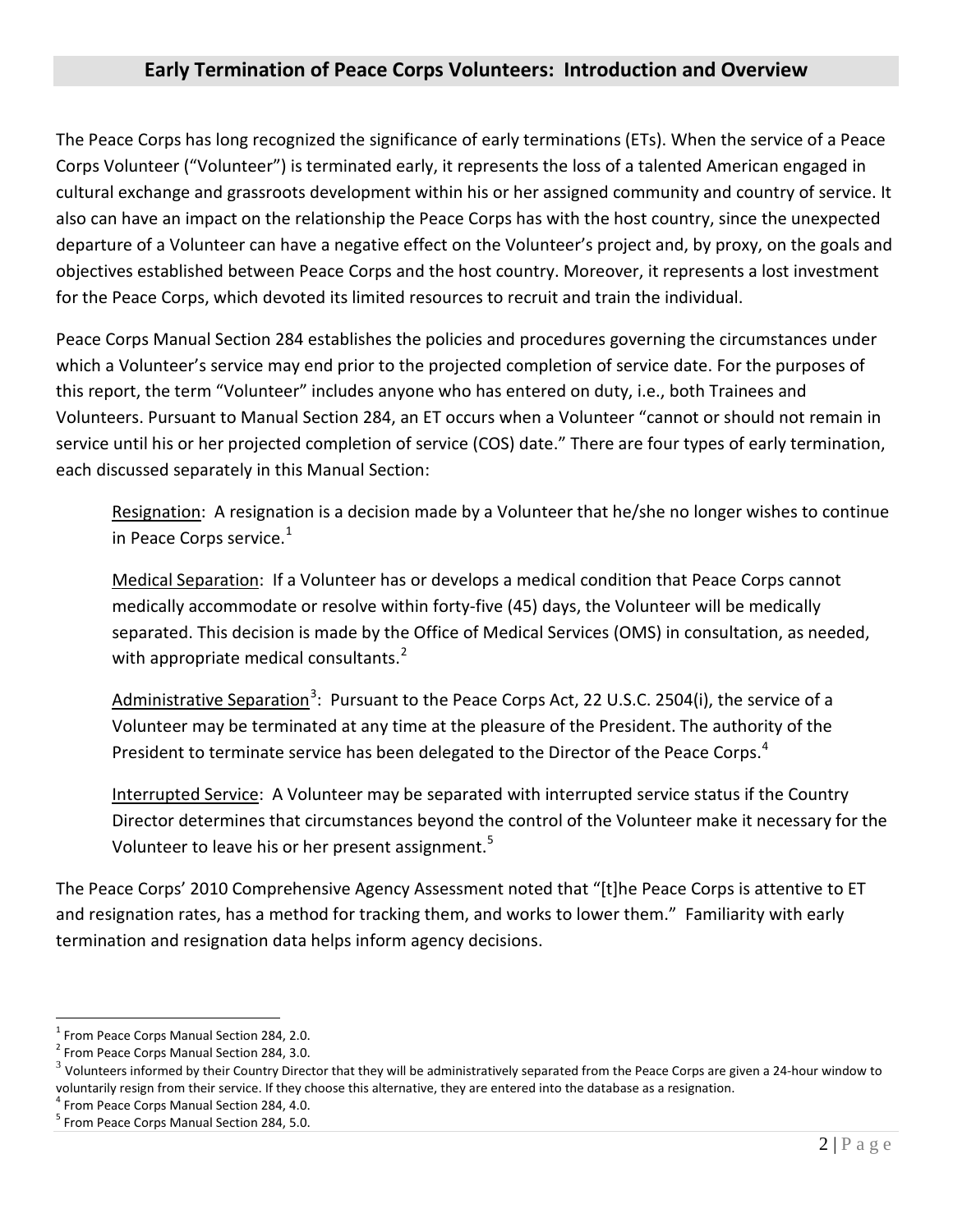This report presents data on early terminations for fiscal year 2012. As required by the Kate Puzey Peace Corps Volunteer Protection Act of 2011, Public Law 112-57, the chart entitled Annual Early Termination and Resignation Rates (see page 4) provides the annual rate of early termination of Volunteers, plus data from the previous five fiscal years. In addition to the annual early termination rate (comprising all four categories of early termination) the chart breaks out the annual resignation rate. As resignations make up the majority of ETs (approximately 70% of the total ETs each year) and represent a voluntary decision to terminate Peace Corps service early, the inclusion of resignation information in this chart tells a more complete story of early termination trends over time. The report also includes annual early termination demographic information (see pages 5-9) for the five demographic characteristics for which the Peace Corps collects data.

The Peace Corps is pleased to note the downward trend in ET and resignation rates over the past six years, and the agency will continue to closely review and compare these rates.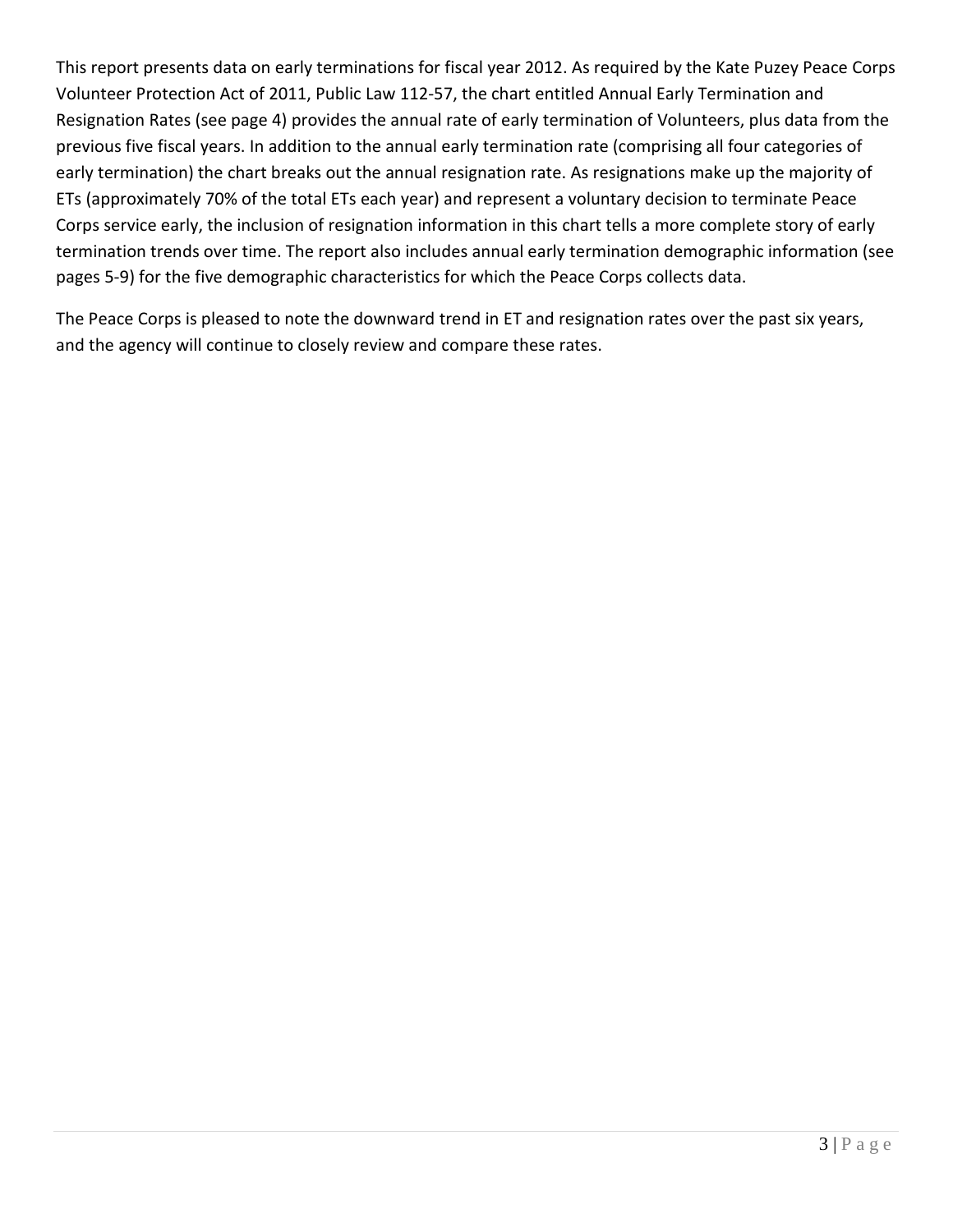

## **Calculation**

To develop the annual ET rate, a dataset is created by identifying every Volunteer who served at any point during the fiscal year. The annual ET rate is then calculated as the number of Volunteers who separated from the Peace Corps during that fiscal year divided by the total number of Volunteers who served at any time during the fiscal year.

$$
\text{Annual Early Termination Rate} = \left( \frac{\text{Number of Volumbers Early Terminating in a Fiscal Year}}{\text{Total Number of Volumbers Serving in a Fiscal Year}} \right) \times 100\%
$$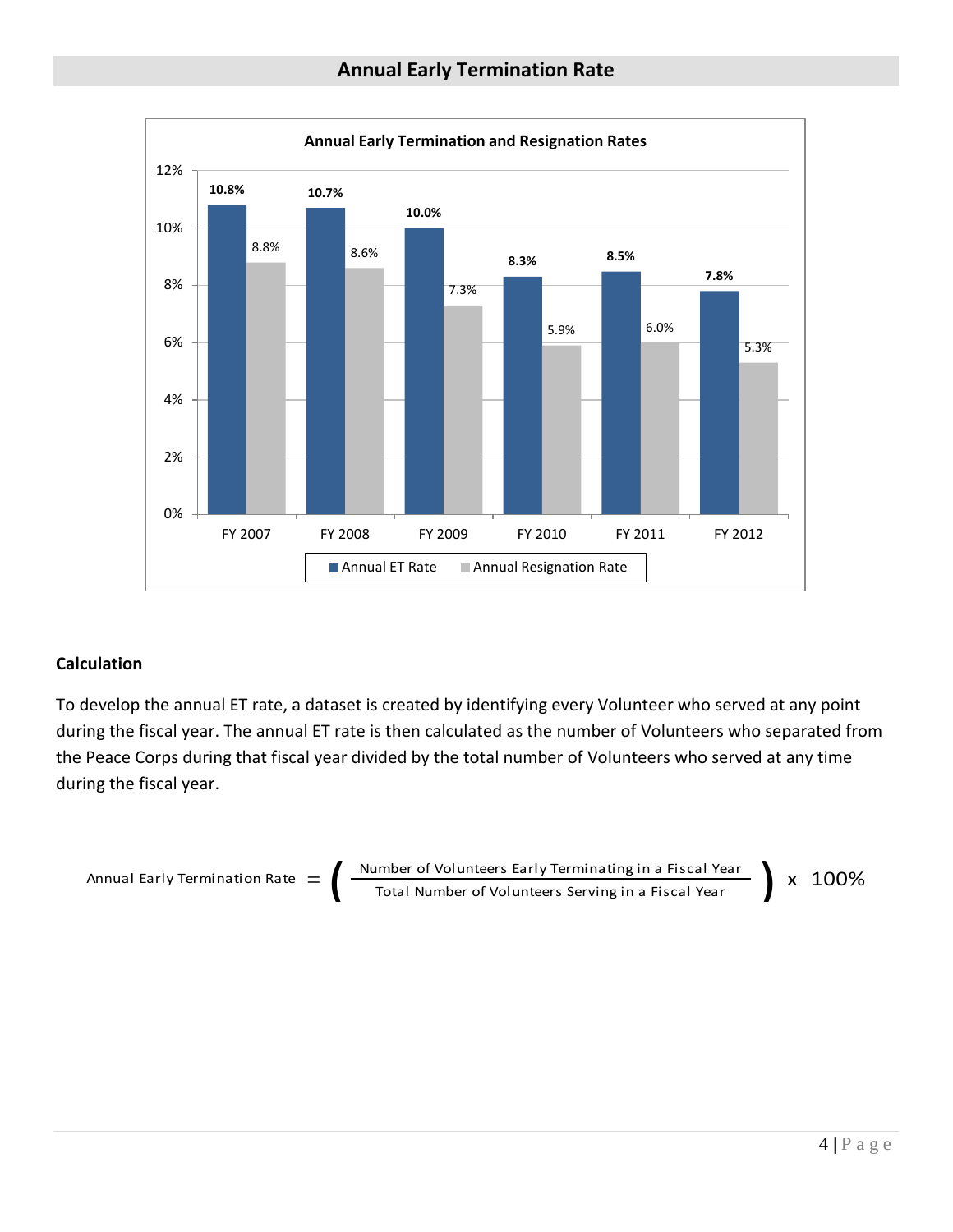

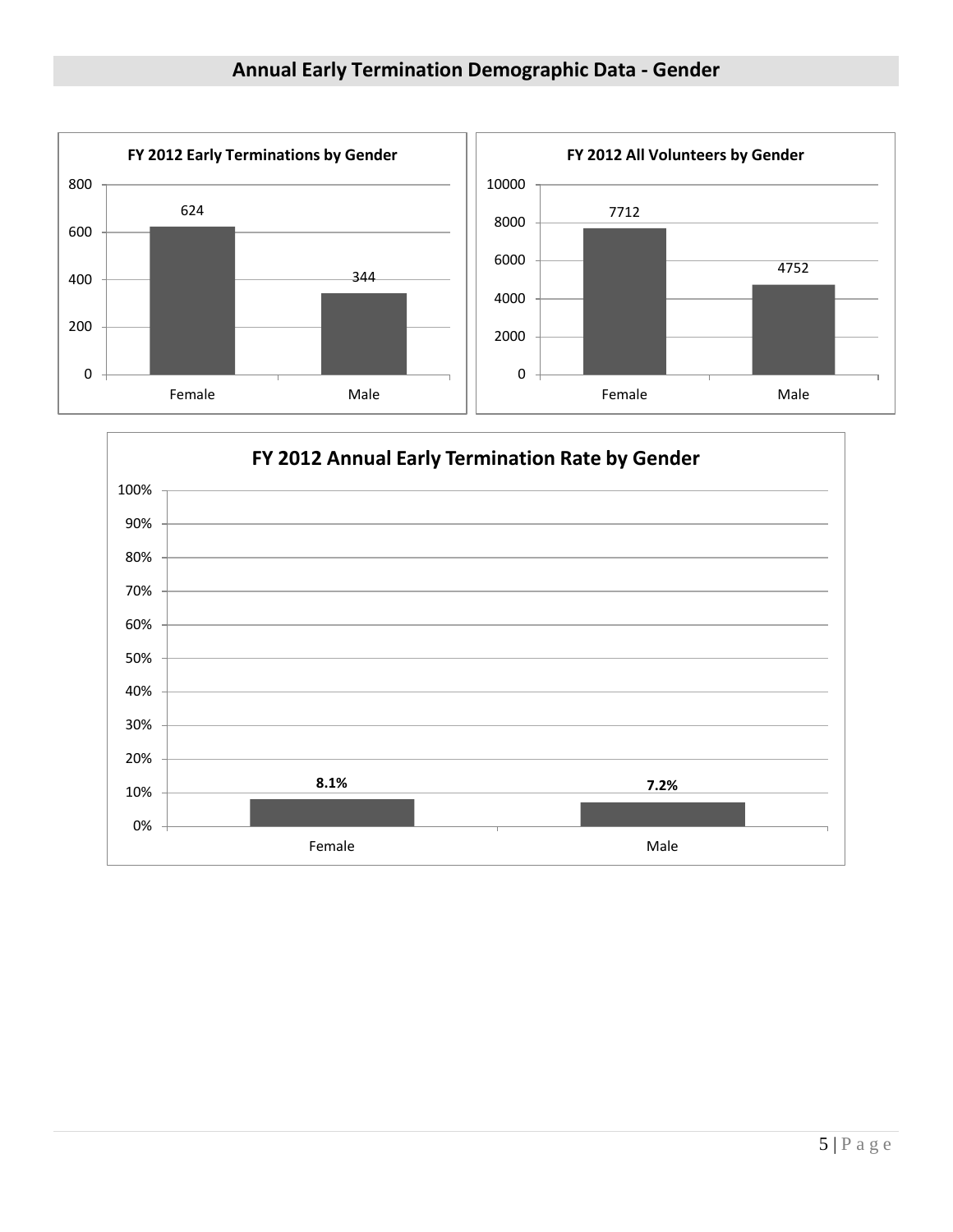

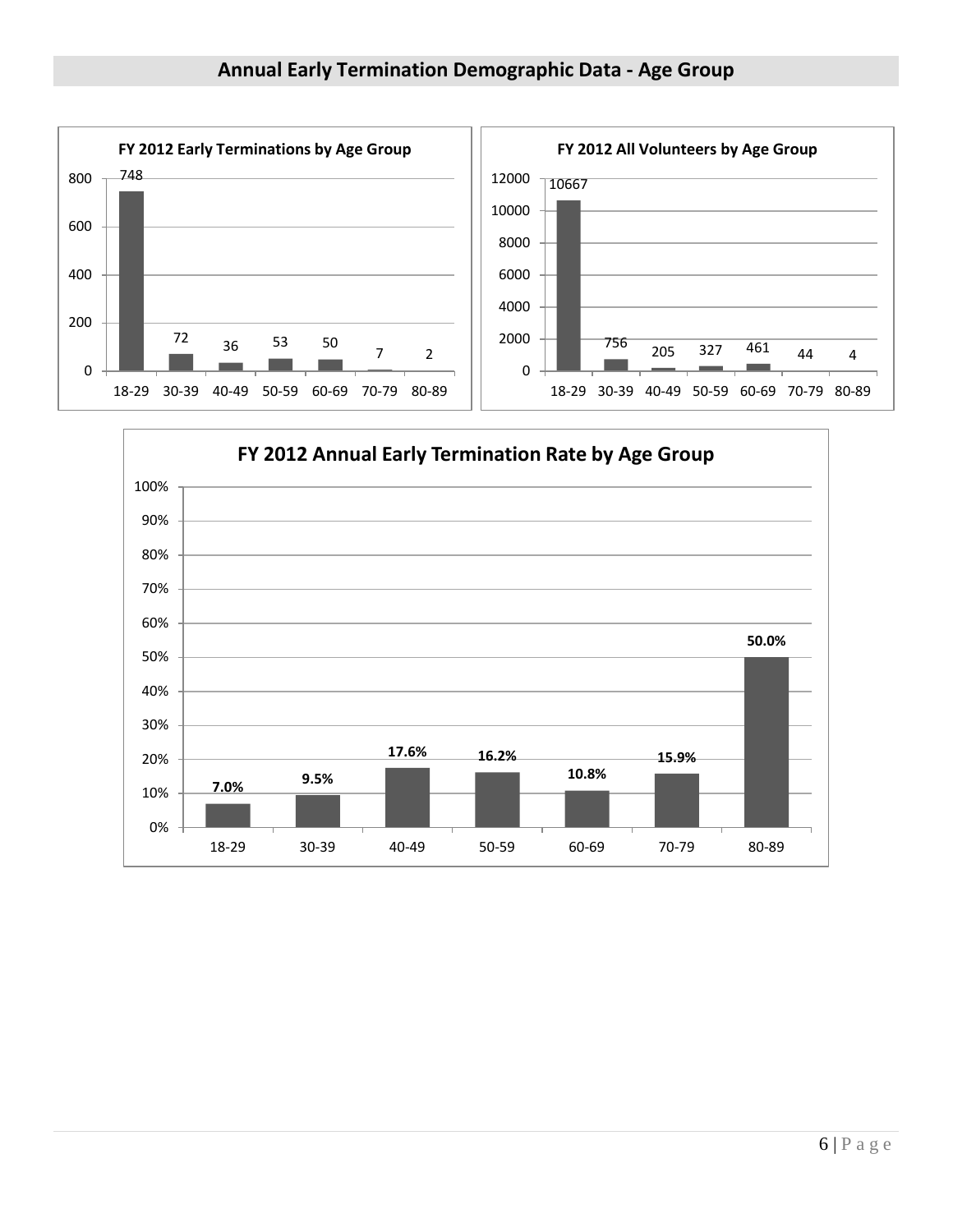



<span id="page-6-0"></span> $6$  Marital Status as reported at the time of submitting an application to serve or upon a change to marital status during Peace Corps service.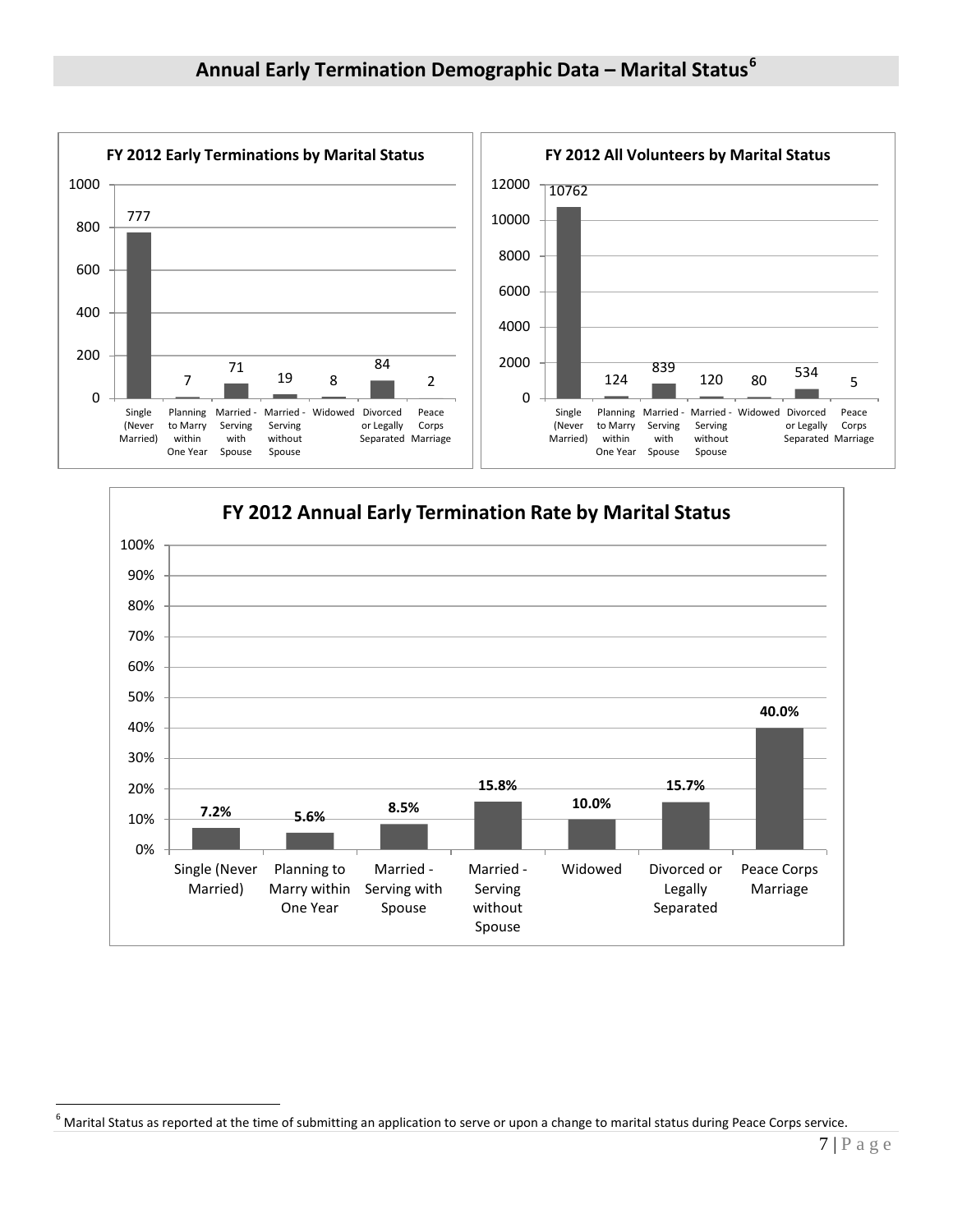